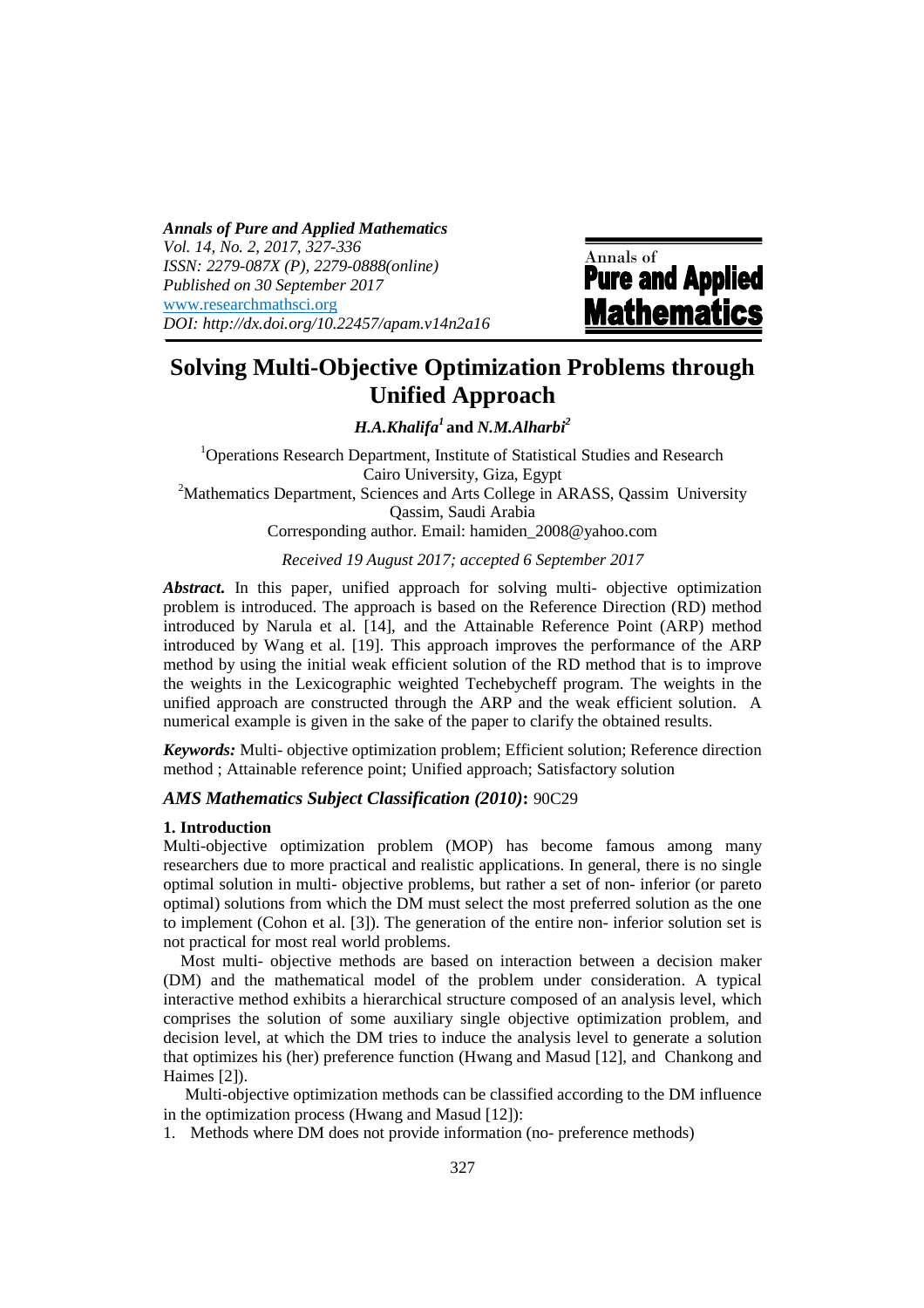- 2. Methods where a posteriori information is used (posteriori methods)
- 3. Methods where a priori information is used (priori methods)
- 4. Methods where progressive information is used (interactive methods).

 Since the pioneer interactive method for solving multi-objective nonlinear programming (MONLP) problem is given by Geoffrion et al. [9], many researchers have developed numerous interactive algorithms for solving multi- objective optimization problems (Aksoy et al. [1]) and Gradiner and Steuer [8]).

 The main difference of the algorithms lies in their techniques for arriving to a final solution. Typically, a technique can be categorized into two classes (Sawaragi et al. [16]): **Class 1:** An interactive optimization method, and

## **Class 2:** An interactive satisfactory method

 The Tchebycheff method is suggested in Steuer [17,18] that the sampling of the pareto optimal set works in the most unbiased way if the ranges of the objective function values over the pareto optimal set are approximately the same. The reference point introduced by Wierzbicki [20] is based on a reference point aspiration levels. The reference point is a feasible or infeasible or desirable in the objective space which is reasonable desirable to the DM. The reference point is used to derive achievement scalarizing functions having minimal solutions at weakly,  $\varepsilon$  – properly or pareto optimal points. In this method, generating pareto optimal solutions is based on reference points, not on value functions or weighting vectors. No specific assumptions are based on the the problem to be solved. The satisficing trade- off method presented by Nakayama [13] is as follows:

 After a weekly or a properly pareto solution has been obtained by optimizing a scalarizing function, it is presented to the DM. On the basis of this transformation(s) he (she) is used to classify the objective functions into three classes: the unacceptable objective function whose values he(she) wants to improve  $(I^{\le})$ , the acceptable objective whose values he(she) agrees to relax (impair) and the acceptable  $(I^>)$  objective functions whose values he(she) accepts as they are  $(I<sup>=</sup>)$  (such that  $I<sup>=</sup> = I<sup>lt</sup> \cup I<sup>gt</sup>$ ). The reference direction method presented by Narula et al. [14] is based on a reference directions , and it needs to minimize a series of achievement scalarizing problems at each iteration according to several values of the parameters  $\alpha$  (  $0 \leq \alpha \leq 1$ ) according to the DM wishes. The solution of each achievement scalarizing problem is weakpareto optimal solution. To obtain only efficient solution, it is needed to solve a single objective surrogate problem. There is no stopping rule, and the iteration process stops according to the DM wishes. Wang et al. [19] proposed an interactive algorithm namely, the Attainable Reference Point method. This method uses the Lexicgraphic Weighted Techebycheff programming problem, in which the weighting vector is constructed through the Attainable Reference Point and the ideal point. This ensures the efficiency of the solution. The role of the DM is to compare the solution with the ideal point, and the reference point if the solution is not satisfactory he (she) chooses an unsatisfactory objective function and modify the reference values of the some satisfactory objectives. A new reference value for the unsatisfactory objective is reached after the solution of an auxiliary problem. Sadrabadi and Sadjadi [15] developed a new algorithm based on a new approach to solve the MOP by starting from utopian point, which is usually infeasible, and moving towards the feasible region via stepwise movement and a simple continuous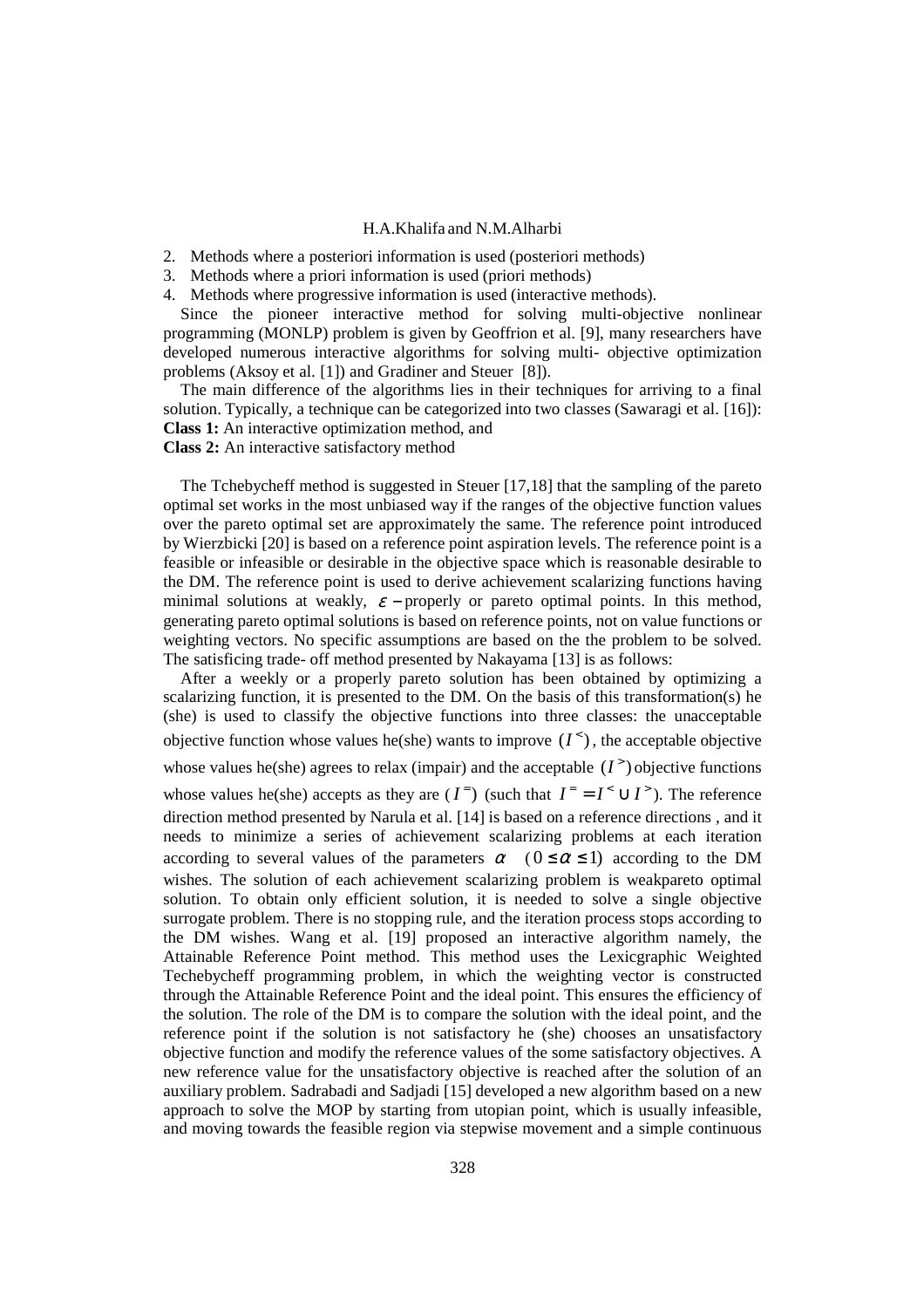Solving Multi-Objective Optimization Problems through Unified Approach

interaction with DM. De and Yadav [5] proposed an algorithm for solving multiobjective assignment problem through interactive fuzzy programming approach. Deshpande et al. [6] proposed a new method say, pareto front approximation method for multi-objective optimization problems with bound constraints. Fadil et al. [7] created a probabilistic multi- objective optimization model which described the aircraft trajectory uncertain. Das and Roy [4] proposed computational algorithm to solve MONLP problem with single valued neutrosophic data. Hakanen et al. [11] introduced efficient optimization techniques for solving multi- objective optimization problems arising for simulated moving bad processes. Ghaznaki et al. [10] studied multi- objective programming problem and proposed a scalarizing problem for it and also introduced the relation between the optimal solution of the scaralizing problem and the weakly efficient solution as properly efficient.

 This paper deals with unified approach for solving multi- objective nonlinear programming problem. The approach is combined with the Reference Direction (RD) introduced by Narula et al. [14] and the Attainable Reference Point (ARP) method introduced by Wang et al. [19] In the unified approach, we still starting with a weak efficient solution as the first step and use the corresponding objective values to improve the weighting coefficients of the augmented Lexicographic Weighted Tchebycheff problem and hence modify the reference point in the case of an unsatisfactory solution for the decision maker (DM) he (she) wishes.

 The remainder of the paper is organized as in the following five sections: In section2, multi- objective optimization problem (MOP) is introduced as specific definition and properties. In section 3, a unified approach for solving the MOP is presented. In section 4, a numerical example is given to clarify the suggested unified approach introduced in section3. Finally, some concluding remarks are reported in section 5.

#### **2. Problem formulation and solution concept**

Consider the following multi- objective optimization problem

$$
\min_{x \in G} Z(x) = (f_1(x), f_2(x), \dots, f_k(x))^T
$$
\n(1)

Where, *x* is a *n* − dimensional vector of decision variables,  $G \subset R^n$  is the feasible set of the decision variables, and  $f_i(x)$ ,  $i = 1, 2, 3, \dots, k$  are *m* distinct real -valued functions. Is assumed that:

- 1. The feasible region of decision variables  $G \subset \mathbb{R}^n$  is non- empty and compact.
- 2.  $f_i(x)$ ,  $i = 1, 2, 3, ..., k$ , are continuous functions.

**Definition 1**. (Wang et al. [19]). Let  $\bar{f} = (\bar{f}_1, \bar{f}_2, ..., \bar{f}_k)^T$  be an attainable reference point  $(\bar{f}_i \geq f_i, i = 1, 2, 3, \dots, k$  and  $\bar{f}$  may be feasible or infeasible) for the problem (1), and  $x^* \in G$ .

1.  $x^*$  is said to be reference efficient solution of problem (1) if  $x^*$  is an efficient solution of problem (1) and  $f(x^*) \leq \bar{f}$ .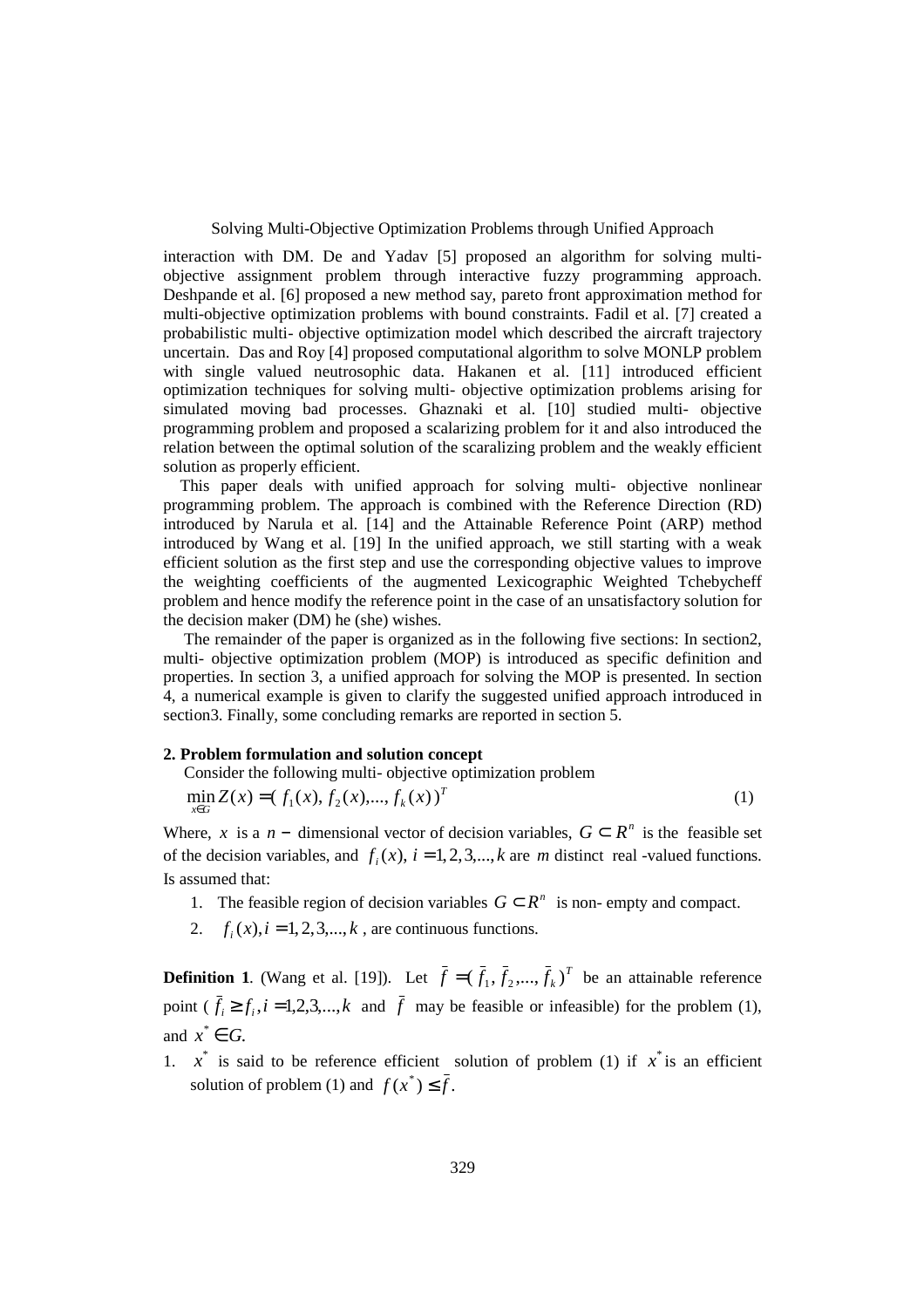2. A point  $x^*$  is said to be satisfactory reference solution of problem (1) if  $x^*$  is reference efficient solution of problem (1) and  $f(x^*)$  is satisfactory for the DM.

#### **3. Unified approach**

The steps of the unified approach to obtain a satisfactory solution for the MOP (1) can be summarized as in the following steps:

**Step 1:** Calculate a starting point  $x^{\wedge}$  that is by solving the following problem:

$$
Max \ \lambda_i, \ i = 1, 2, ..., k,\n\lambda_i \le f_i(x); \ \forall \ i = 1, 2, ..., k,\n x \in G, \ 0 \le \lambda_i \in R.
$$
\n(2)

Denote the corresponding objective vector by  $f^{\wedge}$ , go to step2.

**Step 2:** Give an initial reference point. DM specifies an initial reference point (Wang et al. (2001)),  $\bar{f} \in R^k$  such that  $\bar{f}_i^o > f_i^o$  $f_i^o > f_i^{\wedge}$  for every  $i = 1, 2, \dots, k$ . Let  $J = \{1, 2, \ldots, k\}, J^{\circ} = J$ . Let the iteration counter  $h = 0$ , and go to step3.

**Step 3:** Search for a reference efficient solution. Let

$$
W_i^h = \frac{1}{\bar{f}_i^h - f_i^{\wedge}}, i = 1, 2, 3, ..., k, \text{ and}
$$
  
go to step 4. (3)

**Step 4:** Search for a reference non- efficient solution that is by solving the following Lexicographic Weighted Tchebycheff programming problem with the calculating weights and  $f_i^{\wedge}, i = 1, 2, ..., k$ , as

Lex min{
$$
\alpha_i
$$
,  $|f_i(x) - f_i^{\wedge}|$ ,  $i = 1, 2, 3, \ldots, k$ 

\nSubject to

\n
$$
W_i^h \left| f_i(x) - f_i^{\wedge} \right| \leq \alpha_i; \forall i = 1, 2, 3, \ldots, k,
$$
\n
$$
x \in G, 0 \leq \alpha_i \in R
$$
\n
$$
(4)
$$

To obtain an optimal solution  $x^h$  and the corresponding objective vector  $f^h$ , and go to step 5.

**Step 5:** The determination of termination. There exist three cases:

**Case 1:** If the DM is satisfied with the corresponding objective  $f^h = f(x^h)$ , stop- the satisfactory solution has been found by this method.

**Case 2:** If there is no satisfactory objective  $f<sup>h</sup>$ , stop- there is no satisfactory solution can be found by this method.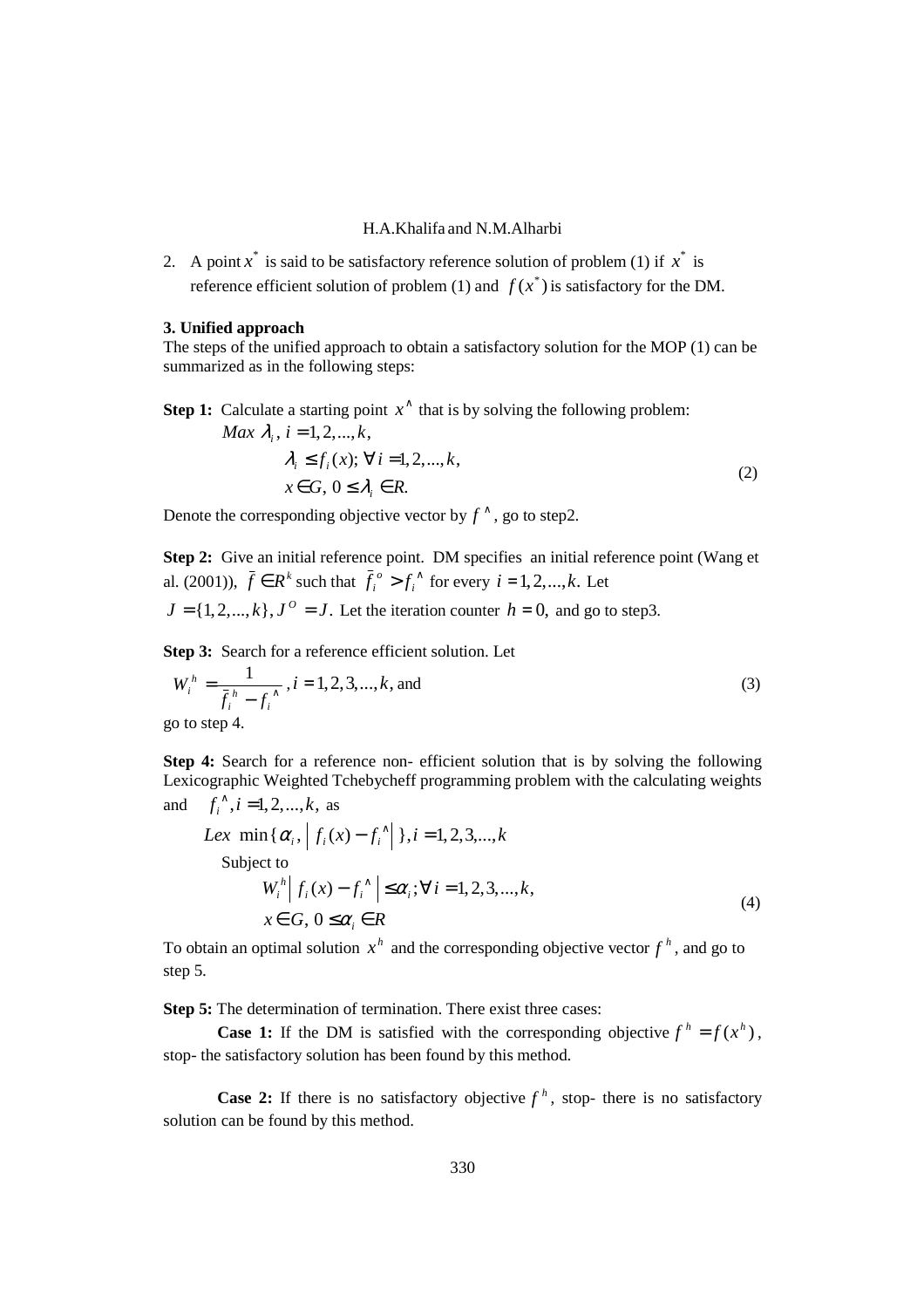Solving Multi-Objective Optimization Problems through Unified Approach

 **Case 3:** If there are some satisfactory objectives, ask the DM to select one of such objective and the amount ∆*f* to be sacrificed (decreased) in exchange for an improvement of some unsatisfactory objective.

**Step 6:** If  $h = k$ , stop- no satisfactory solution can be found by this method. Otherwise, set  $h = h + 1$ , go to step 7.

**Step 7:** The modification of the reference point

(i) The DM selects any  $e_h$  in  $J^h$  such that  $f_{e_h}$  is an unsatisfactory objective in  ${f_i : i \in J^h}$  $f_i$  :  $i \in J^h$  at  $f^h$ . Let  $J^{h+1} = J^h / \{e_h\}$ .  $J^{h+1} = J^h / \{e_h\}$ . Separate  $J^{h+1}$  into the following two parts:

**Part 1:**  $J_1^h = \{i \in J^{h+1} : f_i^h < \bar{f}_i^h\}$ *h i*  $J_1^h = \{ i \in J^{h+1} : f_i^h < \bar{f}$  $\sum_{i=1}^{n}$  = {*i*  $\in$  *J*<sup>*h*+1</sup> : *f<sub>i</sub>*<sup>*h*</sup> < *f<sub>i</sub>*<sup>*h*</sup> and the DM wishes to release the value of *f<sub>i</sub>* at  $f^h$  } .

**Part 2:**  $J_2^h = J^{h+1}/J_1^h$ . 1 2  $J_2^h = J^{h+1}/J_1^h$ 

- (ii) For  $i \in J_1^h$  the DM presents  $\Delta_i^h$ , the amount to be relaxed for  $f_i$  at  $f^h$ , such that  $0 < \Delta_i^h \leq \bar{f}_i^h - f_i^h$ . *i h i*  $<\Delta_i^h \leq \bar{f}_i^h - f_i^h$ . Let  $\bar{f}_i^{h+1} = f_i^h + \Delta_i^h$ . *i h i h*  $\bar{f}_i^{h+1} = f_i^h + \Delta_i^h$ . For  $i \in J^h / J^{h+1}$ , let  $j^{1} = \bar{f}_{i}^{h}$ . *i h*  $\bar{f}_i^{h+1} = \bar{f}$
- (iii) In the case  $\bar{f}_i^{h+1} = f_i^h$ *h*  $\bar{f}_i^{h+1} = f_i^h$  for all  $i \in J^h / \{e_h\}$ , return to (i), to separate  $J^{h+1}$ once again or return to (ii) to increase the amount to be relaxed for some  $(i \in J_1^h)$ *h*  $f_i$  ( $i \in J_1^h$ ) at  $f^h$ , if the DM wishes to do so. In the case that  $\bar{f}_i^{h+1} \neq f_i^h$ *h*  $\bar{f}_i^{h+1} \neq f_i^h$  for some  $i \in J^h / \{e_h\}$ , go to (iv).
- (iv) Let  $e = e_h$ ,  $f_i = \bar{f}_i^{h+1}$ ,  $i = 1, 2, ..., k, i \neq e_h$ , *h h*  $e = e_h$ ,  $f_i = \overline{f}_i^{h+1}$ ,  $i = 1, 2, ..., k$ ,  $i \neq e_h$ , and solve the following auxiliary problem

Min 
$$
f_e(x)
$$
  
Subject to  

$$
f_i(x) \le f^i, i = 1, 2, ..., k, i \ne e
$$

$$
x \in G.
$$
 (5)

To obtain an optimal solution x<sup>h</sup>, when  $f_{e_h}^h = f_{e_h}^h$ *h*  $f_{e_h}^{h} = f_{e_h}^{h}$  or  $f_{e_h}^{h}$  $f_{e_h}^{\prime\prime}$  of objective  $f_{e_h}$  is not satisfactory to the DM, return to (iii) to increase the amount to be relaxed for some  $f_i$  ( $i \in J_1^h$ )  $i \in J_1^h$  at  $f^h$  if the DM wishes. Otherwise, stop when  $f_{e_h}^m \neq f_{e_h}^h$ *h*  $f_{e_h}^{\prime\prime} \neq f_{e_h}^{\prime\prime}$  and *h*  $f_{e_h}^{\omega}$  for objective  $f_{e_h}$  is satisfactory to the DM he (she) provides  $\Delta_{e_h}^h$ , the larger the amount for  $f_{e_h}$  to be improved at  $f^h$ , such that  $0 < \Delta_{e_h}^h \leq f_{e_h}^h - f_{e_h}^h$ .  $h_h$ <sup>2</sup>  $J_e$ <sub>h</sub>  $J_e$ <sub>h</sub> *h e*  $\langle \Delta_{e_h}^h \leq f_{e_h}^h - f_{e_h}^h$ . Let  $\bar{f}_{e_h}^{h+1} = f_{e_h}^h - \Delta_{e_h}^h.$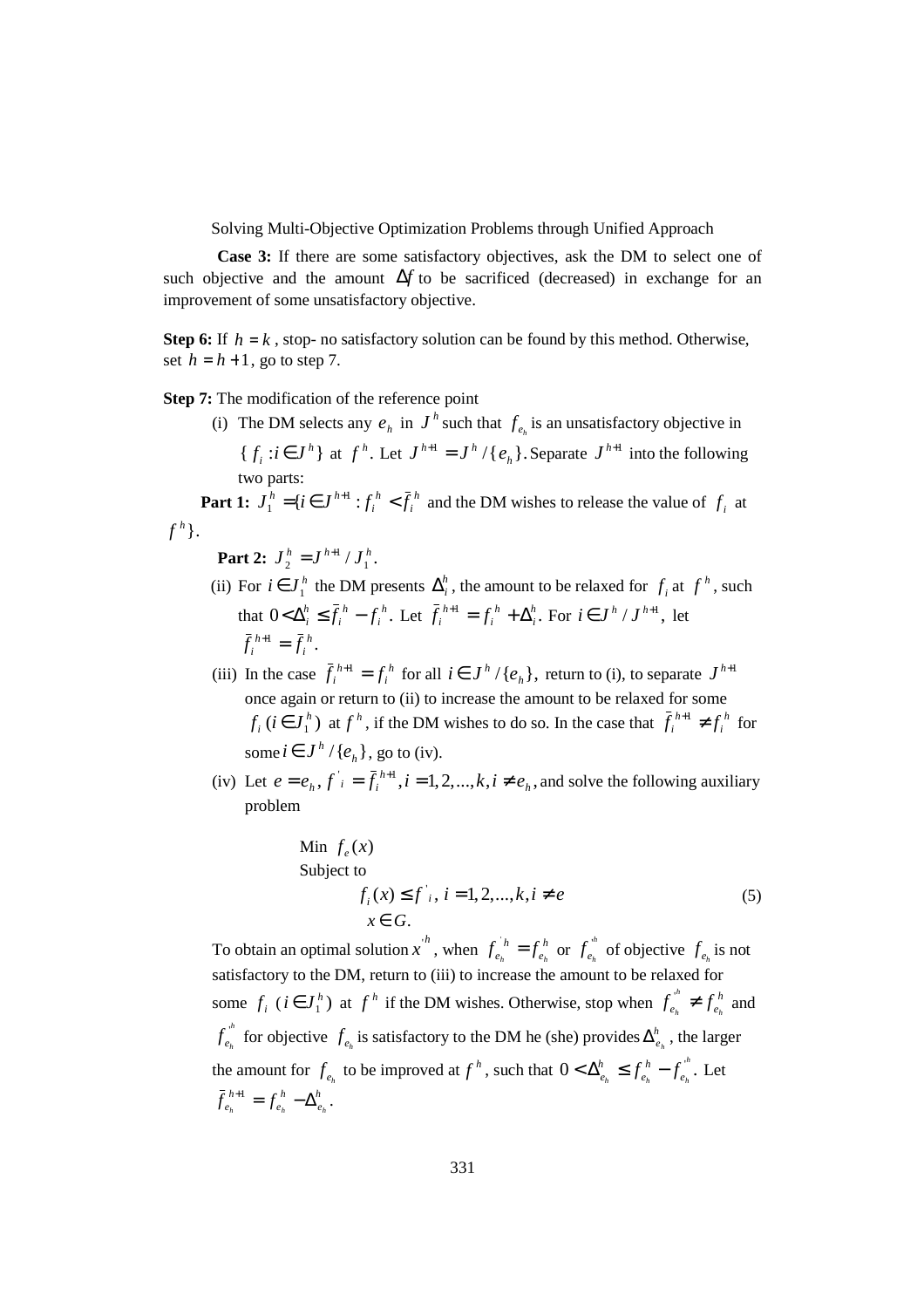(v) If  $\bar{f}_{e_i}^{h+1} < f_{e_i}^{h}$  $h$   $J$   $e_h$ *h*  $\bar{f}_{e_h}^{h+1} < f_{e_h}^{f''}$ , let  $h = h + 1$  and return to (iii). Otherwise, let  $x^{h+1} = x^h$ ;  $h = h + 1$  and return to (iv) when  $x^h$  is unique optimal solution of the auxiliary problem (5) or let  $x^*$  be an optimal solution of the following

$$
\min_{i=1,2,\dots,k} \alpha_i, \qquad i=1,2,\dots,k
$$
\nSubject to\n
$$
W_i^h \mid f_i(x) - f_i^\wedge \mid \leq \alpha_i, 1, 2, \dots, k,
$$
\n
$$
x \in G, 0 < \alpha_i \in R.
$$
\nIf  $\bar{f}_{e_h}^{h+1} \geq f_{e_h}^h$ , let  $h = h + 1$ , and return to step3.

|          | Table 1. The advantages and disadvantages of ARP method, RD method, and Unified |  |  |  |
|----------|---------------------------------------------------------------------------------|--|--|--|
| approach |                                                                                 |  |  |  |

| Method                           | Advantages                                                                                                                                                                                                                                                                                                                                                                          | Disadvantages                                                                                                                                                                                                                                                                                                                                                                                                                                                                                                |  |  |
|----------------------------------|-------------------------------------------------------------------------------------------------------------------------------------------------------------------------------------------------------------------------------------------------------------------------------------------------------------------------------------------------------------------------------------|--------------------------------------------------------------------------------------------------------------------------------------------------------------------------------------------------------------------------------------------------------------------------------------------------------------------------------------------------------------------------------------------------------------------------------------------------------------------------------------------------------------|--|--|
| Attainable<br>Reference<br>Point | 1. It is a general method, that<br>is it is applicable to any<br>problem (differentiable or<br>non-differentiable, convex<br>or non convex).                                                                                                                                                                                                                                        | 1. It does not determine the<br>complete set of efficient<br>solutions.<br>2. At each iteration step<br>through the modification of                                                                                                                                                                                                                                                                                                                                                                          |  |  |
|                                  | 2. The iteration number is not<br>more than the objective<br>function numbers.<br>3. The attainable reference<br>point may be feasible or<br>infeasible.<br>4. The DM need not provide<br>the precise attainable<br>reference point in advance.<br>The DM modifies his<br>reference point under the<br>help of the method.<br>5. The resulted solution is an<br>efficient solution. | the reference point, the DM<br>needs to solve an auxiliary<br>problem to guarantee its<br>attainability.<br>3. The weights depend on the<br>ideal point and the<br>attainable reference point<br>through the use of the<br>Lexicographic weighted<br>Tchebycheff program.<br>4. Through the modification of<br>the reference point, the DM<br>may need to return again<br>either to (ii) to increase the<br>amount to be relaxed for<br>some $f_i$ $i \in J_1^h$ , or to (i) to<br>separate $J^{h+1}$ again. |  |  |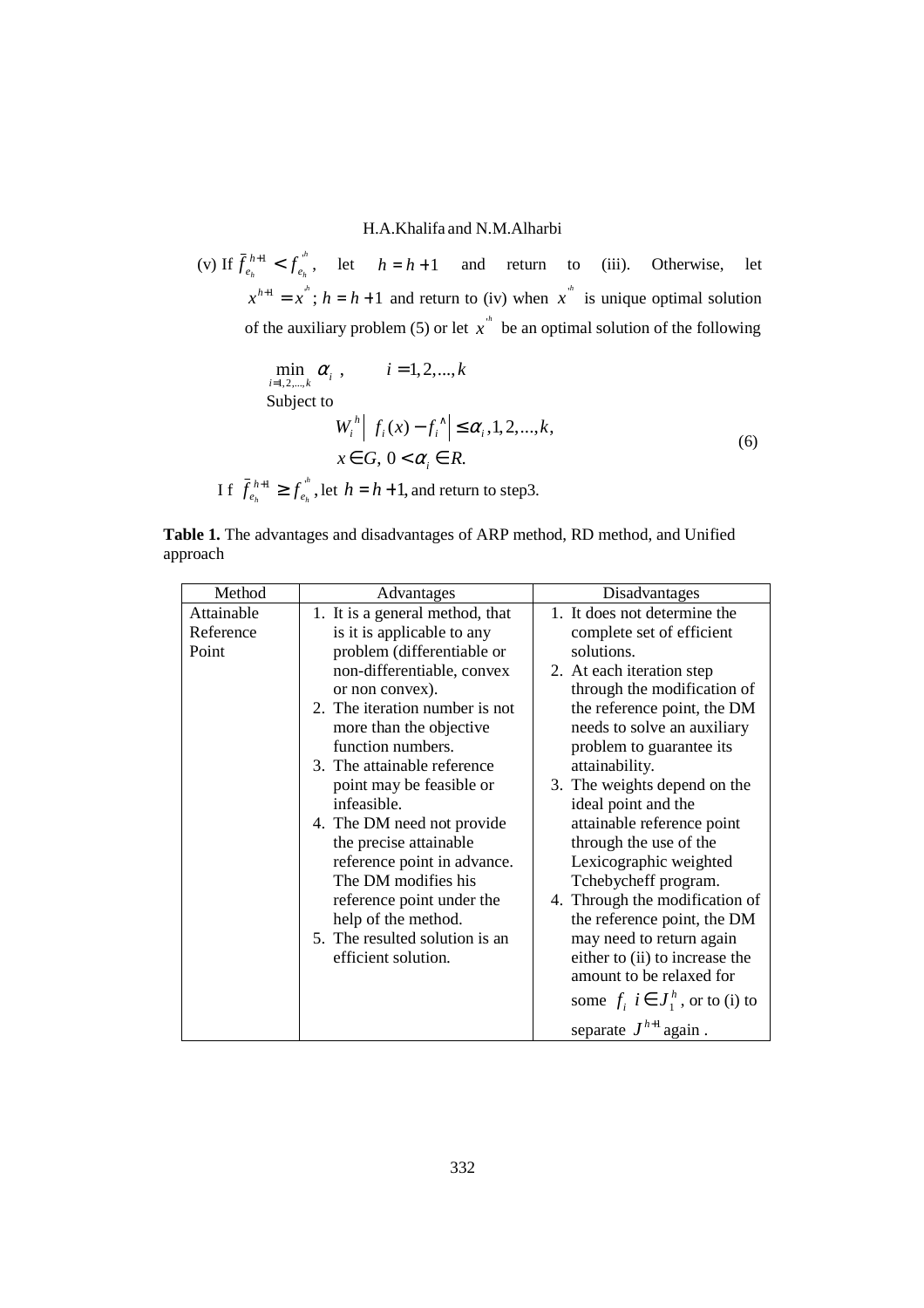| Reference<br>Direction | 1. The algorithm starts with a<br>weak efficient solution.<br>2. The solution of each<br>achievement scalarizing<br>problem is a feasible<br>solution for the successive<br>problem.                                                                                                                                                                                                                                                                                                                                                                                                                                                                                                                               | 1. In each iteration, we need to<br>solve more than one<br>achievement scalarizing<br>problem according to the<br>wishes of the DM.<br>2. The stopping rule is not<br>defined. It is according to the<br>DM wishes.<br>3. The optimal solution of each<br>achievement scalarizing<br>problem is a weak efficient                                                                                     |
|------------------------|--------------------------------------------------------------------------------------------------------------------------------------------------------------------------------------------------------------------------------------------------------------------------------------------------------------------------------------------------------------------------------------------------------------------------------------------------------------------------------------------------------------------------------------------------------------------------------------------------------------------------------------------------------------------------------------------------------------------|------------------------------------------------------------------------------------------------------------------------------------------------------------------------------------------------------------------------------------------------------------------------------------------------------------------------------------------------------------------------------------------------------|
|                        |                                                                                                                                                                                                                                                                                                                                                                                                                                                                                                                                                                                                                                                                                                                    | solution of problem (1) and<br>to obtain only efficient<br>solution it is required to<br>solve a single objective<br>surrogate problem.<br>4. It does not determine the<br>complete set of efficient<br>solutions.                                                                                                                                                                                   |
| Unified<br>Approach    | 1. It a general method, which<br>is applicable to any problem<br>(differentiable or non<br>differentiable, convex or<br>non convex)<br>2. The iteration number is<br>surely less than the<br>objective numbers, hence<br>the computational effort<br>required to get the final<br>solution is considerably<br>reduced where the DM<br>reaches his/her satisfactory<br>solution more rapidly than<br>the one obtained from the<br>attainable reference point.<br>3. The ARP may be feasible or<br>infeasible.<br>4. The DM need not provides<br>the precise attainable<br>reference point in advance,<br>but he needs only his<br>reference point under the<br>help of the method.<br>5. The solution is efficient. | 1. The method does not<br>introduce the complete set of<br>efficient solutions.<br>2. Through the modification of<br>the reference point the DM<br>needs to solve an auxiliary<br>problem to guarantee<br>attainability and may need to<br>return again either to step (ii)<br>to increase the amount to be<br>relaxed for some $f_i, i \in J_1^h$<br>or to step (i) to separate $J^{h+1}$<br>again. |

Solving Multi-Objective Optimization Problems through Unified Approach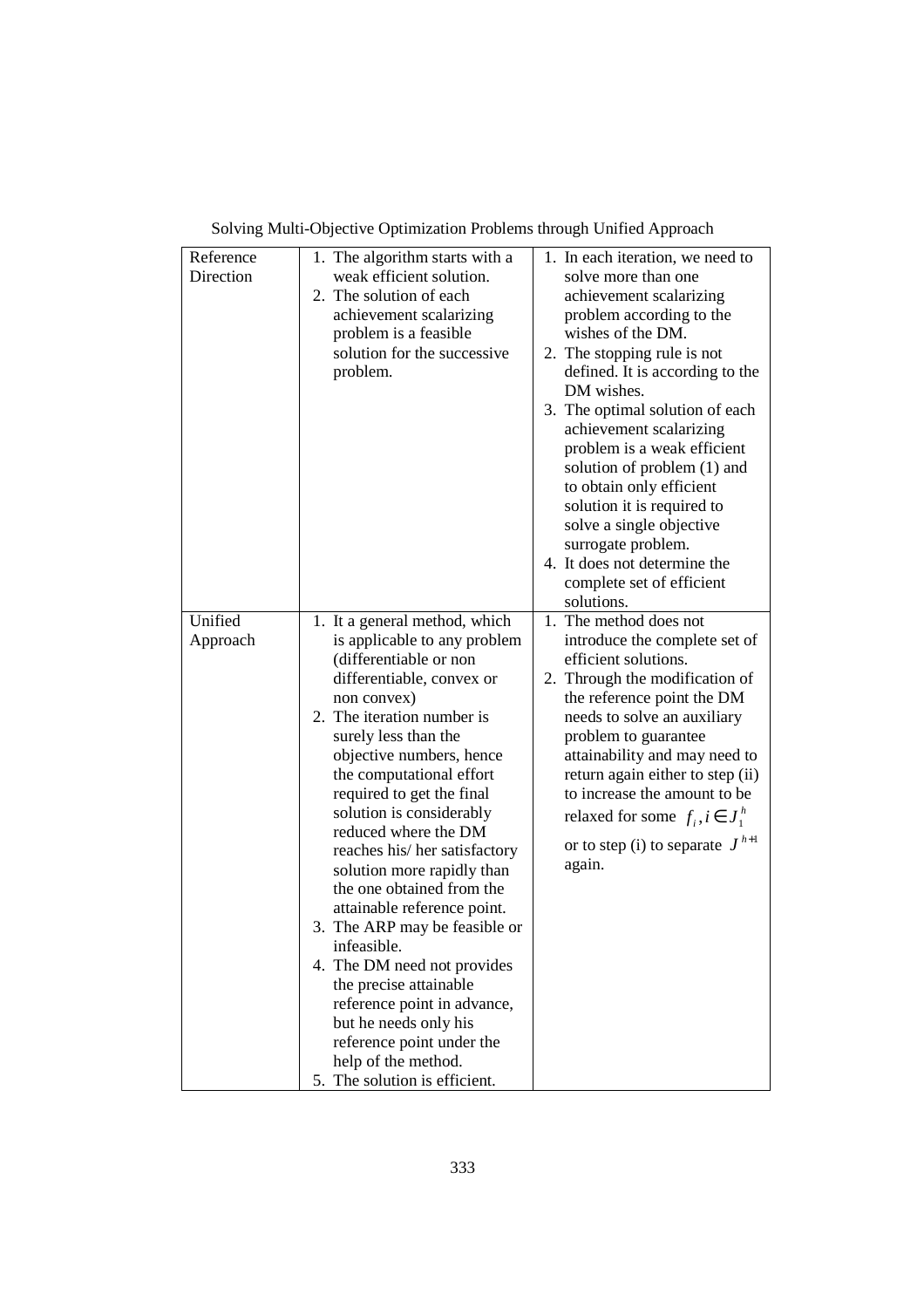# **4. Numerical example**

Consider the following problem

 $\min Z(x) = (f_1(x), f_2(x))^T$  Subject to  $2x_1 - x_2 \ge 0.$  $(x_1 - 3)^2 + (x_2 - 2)^2 \le 0$ 2 2  $(x_1 - 3)^2 + (x_2 - 2)^2 \leq$ where,  $f_1(x) = x_1$  and  $f_2(x) = x_2$ .

Let us apply the steps of the unified procedure as:

**Step 1:** Starting with  $x^{\wedge}$  by solving the following problem:

$$
\begin{aligned}\n\text{Max } \lambda_i \\
\text{Subject to} \\
\lambda_1 &\le x_1, \\
\lambda_2 &\le x_2, \\
(x_1 - 3)^2 + (x_2 - 2)^2 &\le 0, \\
2x_1 - x_2 &\ge 0, \\
0 < \lambda_i \in R, i = 1, 2.\n\end{aligned}
$$

Let the solution be  $x^{\hat{ }} = (3,0019,1.9967)$  and the corresponding objective values are  $f^* = (3,0019,1,9967).$ 

**Step 2**: DM specifies an initial attainable reference point  $\overline{f} \in R^k$ , such that  $\overline{f_i} > f_i^{\wedge}$  for every  $i = 1, 2$ , that is

 $3.0004 < f<sub>1</sub> < 5.0004$  ? 5.0004,

and  $1.9967 < f_2 < 4.0004$  ? 4.0004.

Then,  $\bar{f} = (5.0004, 4.0004)^T$ .

Let  $J = \{1, 2, \}$ ,  $J^0 = J$ . Set the iteration counter  $h = 0$ , and go to step3.

**Step 3**: Calculate the weighting vector from the following relation:

 $W_1^1 = \frac{1}{2 \cdot 5004} = 0.5004$ 1 1  $J_1^1 = \frac{1}{\bar{f}_1 - f_1^2} =$  $W_1^1 = \frac{1}{2(1.5 \times 10^{11} \text{ m})^2} = 0.5004$ , and  $W_2^1 = \frac{1}{2(1.5 \times 10^{11} \text{ m})^2} = 0.4991$ 2 J 2  $\frac{f_1}{2} = \frac{1}{\bar{f}_2 - f_2^{\wedge}} =$ *W*

**Step 4**: Solve the Lexicographic Weighted Tchebycheff problem with the calculating weights and  $f^{\wedge}$  according to the problem (4) as

 $\min \{ \alpha_i, |x_1 - 3.0019| + |x_2 - 1.9967| \}$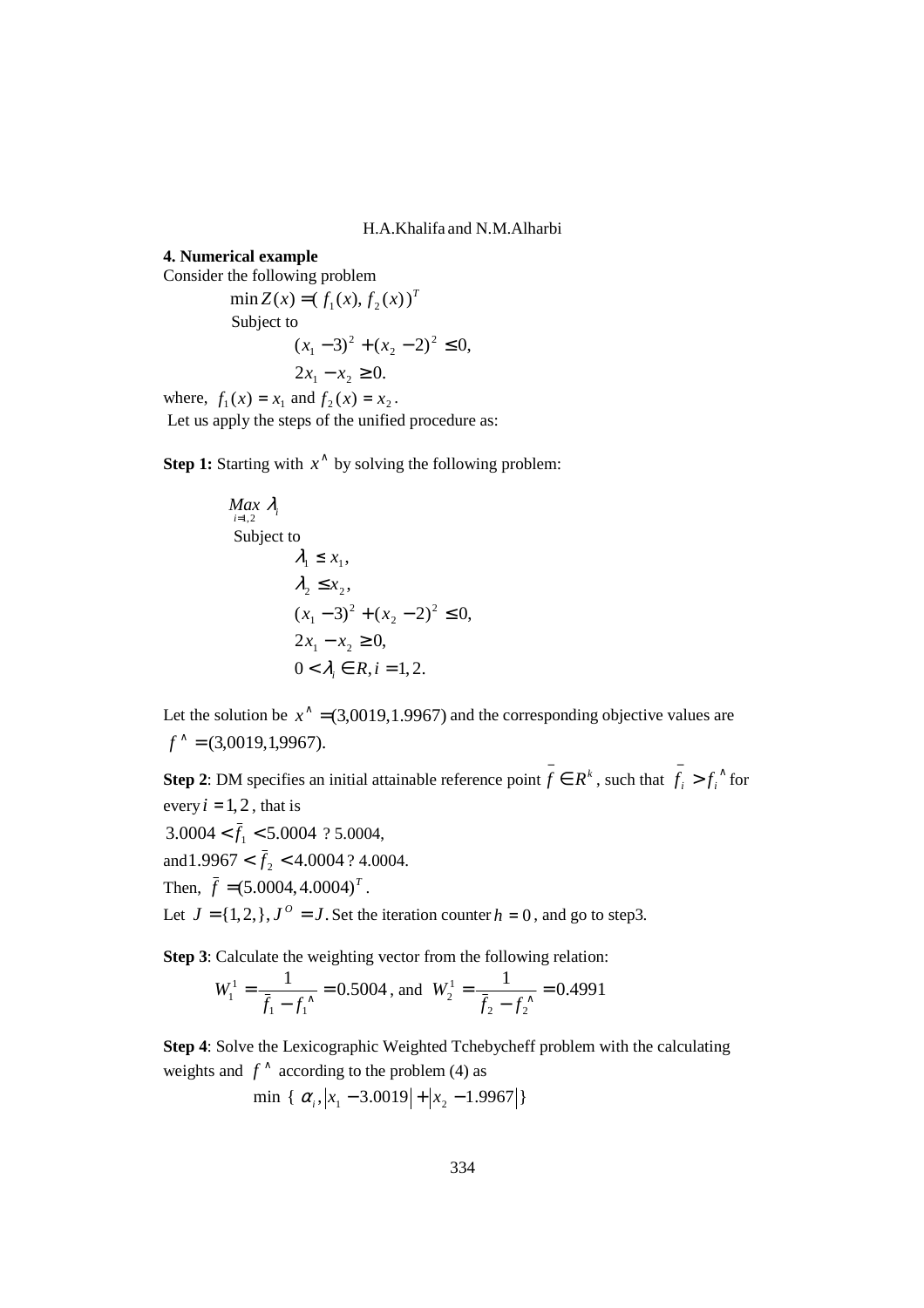Solving Multi-Objective Optimization Problems through Unified Approach

Subject to

$$
0.5004 |x_1 - 3.0019| \le \alpha_1,
$$
  
\n
$$
0.4991 |x_2 - 1.9967| \le \alpha_2,
$$
  
\n
$$
(x_1 - 3)^2 + (x_2 - 2)^2 \le 0,
$$
  
\n
$$
2x_1 - x_2 \ge 0,
$$
  
\n
$$
x_1, x_2 \ge 0, 0 \le \alpha_i \in R, i = 1, 2.
$$

**Step 5**: Case1:  $x^* = (3.0019, 0), f^* = (3.0019, 0), \overline{f} = (5.0004, 4, 0004),$  and  $f^* = (3.0019, 1.9967)$  is the DM satisfied Y/N: Y, stop with  $x^* = (3.0019, 0)$  and  $f^* = (3.0091,0)$  as the final solution.

### **5. Concluding remarks**

In this paper, we have suggested unified approach for solving multi- objective optimization problems. This approach based on the combined with the Reference Direction method introduced by Narula et al. [14], and the Attainable Reference Point (ARP) method introduced by Wang et al. [19], and adapted the Lexicographic Weighted Tcheycheff program. The main development we made constitutes in using the weak efficient solution obtained from the initial step of the reference direction method to improve the weights in the Lexicographic Weighted Tcheycheff program. This improvement reduced the number of iterations, and hence the computational effort required to obtain the final solution has been reduced.

 *Acknowledgment.* We grateful to the anonymous referee for his valuable suggestion to organize, and modify the paper.

## **REFERENCES**

- 1. Y.Aksoy, T.W.Butler and E.D.Minor, Comparative studies in interactive multiobjective mathematical programming, *European Journal of Operations Research,*  89 (1996) 408-422.
- 2. V.Chankong and Y.Y.Haimes, Multi-objective Decision- Making: Theory and Methodology, North Holland and Series in System Science and Engineering, 1983.
- 3. L.J.Cohon, J.R.Current and C.S.Revelle, An interactive approach to identify the best compromise solution for two objectives shortest path problems, *Computer & Operations Research*, 17(2) (1990) 187-198.
- 4. P.Das and T.K.Roy, Multi-objective non-linear programming problem based on neutrosophic optimization technique and its application in riser design problem, *Neutrosophic Sets and Systems,* 9 (2015) 88- 95.
- 5. P.K.De and B.Yadav, An algorithm to solve multi-objective assignment problem using interactive fuzzy goal programming approach, *Int. J. Contemp. Math. Science,* 6 (2011) 1651-1662.
- 6. S.Deshpande, T.Watson, T.Layne and A.R.Canfield, Multi-objective optimization using an adaptive weighting scheme, *Optimization Methods and Software*, 31(1) (2016) 110-133.